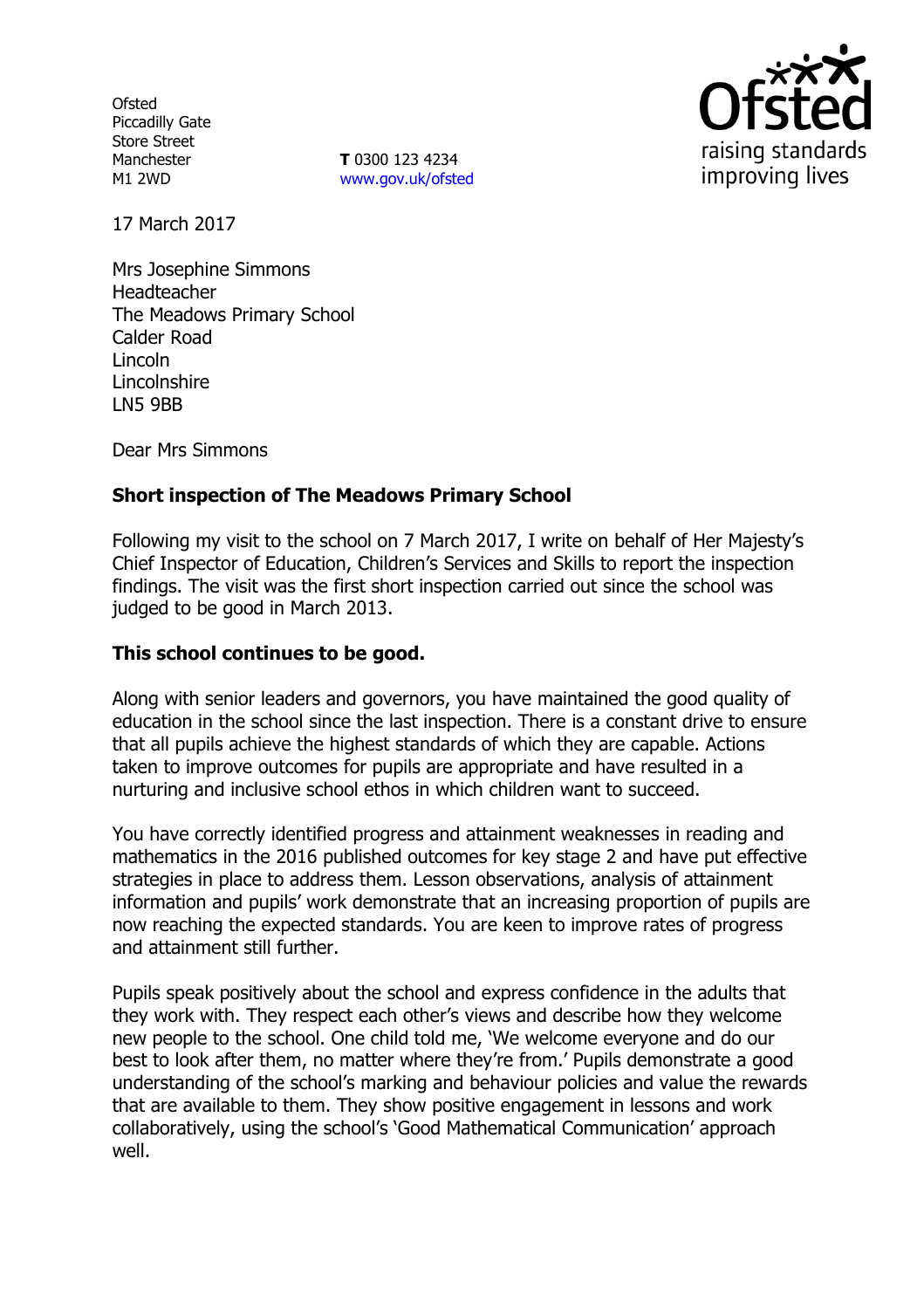

Partnership with parents is a strength of the school. The 'Shared Learning' event that took place during my visit demonstrated that pupils and their families enjoy sharing learning. The task of creating a device to protect eggs when dropped saw pupils and adults working collaboratively, resulting in a strong sense of community cohesion.

The school is fully inclusive. There are a high number of pupils who have special educational needs and/or disabilities. Due to a comprehensive understanding of their needs, the provision they receive ensures that these pupils achieve well.

Governors, including many who are relatively new, are passionate about improving outcomes for pupils and are highly aspirational. They provide senior leaders with an increasing level of challenge and ensure that their statutory duties are fulfilled. They have a strong understanding of safeguarding and ensure that senior leaders execute their duties in this area effectively. They recognise that there is more to be done to strengthen some of the systems that help them to keep track of the success of the school's work; for example, how well the pupil premium is spent to improve outcomes for disadvantaged pupils and the checks on the performance of pupils who have special educational needs and/or disabilities.

Pupils' work and their engagement in lessons demonstrate that disadvantaged pupils are now making better progress. These pupils are well supported by the school's nurturing ethos and by additional teaching assistants who are well trained in supporting them. Some of these pupils also receive additional help from the school's family support worker; parents say they value this highly. High absence rates for this group of pupils have declined, but absence still remains higher than average; this continues to be a focus for you.

You have taken effective action to address the areas for improvement identified at the last inspection. The increased use of physical resources and the 'Good Mathematical Communication' approach has resulted in mathematics being more interesting for pupils; they are engaged and show enjoyment in the subject. The quality of teaching in the school has been maintained and a high number of new staff since the last inspection have been well inducted and supported in improving their teaching. However, challenge for the most able pupils does not always match the standards of which they are capable.

#### **Safeguarding is effective.**

You have ensured that all safeguarding arrangements are robust and that records are detailed and of high quality. Safeguarding concerns are addressed in a timely manner and support, where needed, is quickly put in place. The family support worker provides effective help to pupils and their families in order to ensure that any minor safeguarding concerns are addressed at an early stage.

Children say that they feel safe and know who to speak to if they have any concerns. They have a strong understanding of how to stay safe online and know what steps to take if they feel at risk.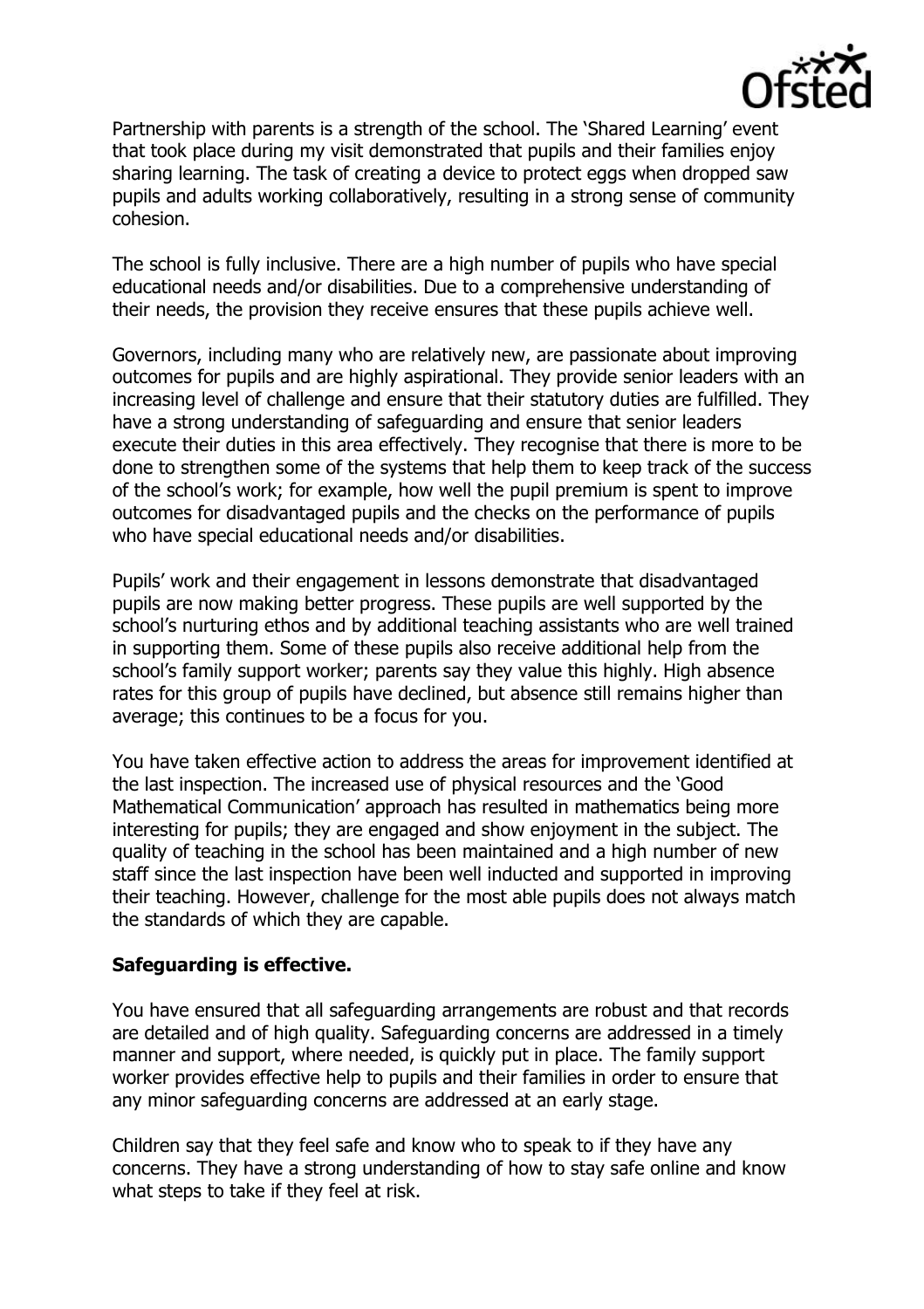

Attendance of all pupils is monitored carefully and swift action is taken in the event of high absence. Case studies demonstrate that the school's actions have resulted in significant improvements in this area. However, national benchmarks are not being used effectively to evaluate the absence of particular groups of pupils.

## **Inspection findings**

- You have recognised the dip in outcomes in mathematics in 2016 and are taking appropriate steps to address this. Teaching assistants have undertaken training and are now more skilled in supporting teaching, learning and progress in mathematics. Pupils actively engage in discussion about their mathematical learning and are beginning to select and use more complex mathematical vocabulary. Pupils are making good progress and this is evident in their books.
- Children are given, and respond to, next steps in learning in a way which is consistent with the school's policy. However, teachers are inconsistent in the expectations they set for pupils. Some teachers are precise and set the right level of challenge for pupils, which results in pupils doing well. Other teachers lack clarity in what they ask pupils to do, which does little to extend pupils' learning.
- Disadvantaged pupils now make at least good, and in some cases rapid, progress. An increasing number of disadvantaged pupils are achieving what is expected of them for their age. Interventions are appropriate and enable these pupils to be ready for learning. Inspection evidence confirms that the family support worker and teaching assistants contribute well to improved attendance for this group, and to an inclusive and nurturing environment in which disadvantaged pupils feel valued and eager to engage.
- $\blacksquare$  The governing body has correctly identified the need to increase accountability for the spending of pupil premium funding. Current tracking of disadvantaged pupils focuses primarily on attainment and not clearly enough on progress from individual starting points. Additionally, the pupil premium strategy does not set out how each funded action will be evaluated for impact. This means that it is difficult to review the effectiveness of specific actions and for governors to hold senior leaders to account.
- The absence rates of all pupils are closely monitored. A progressive set of actions is implemented where absence is high, including letters, advice and incentives. The family support worker provides support in developing routines where early help is required. However, published information is not being used effectively to fully evaluate the absence levels of all groups in relation to national standards. The absence rate of disadvantaged pupils has declined since 2016 and is no longer among the highest 10% nationally. However, absence for this group of pupils remains above average.
- Leaders have created a culture where pupils who have special educational needs and/or disabilities are valued, nurtured and included in all that the school has to offer. Absence levels for this group are high, but this is chiefly due to the complex medical needs of several pupils on roll. Pupils who have special